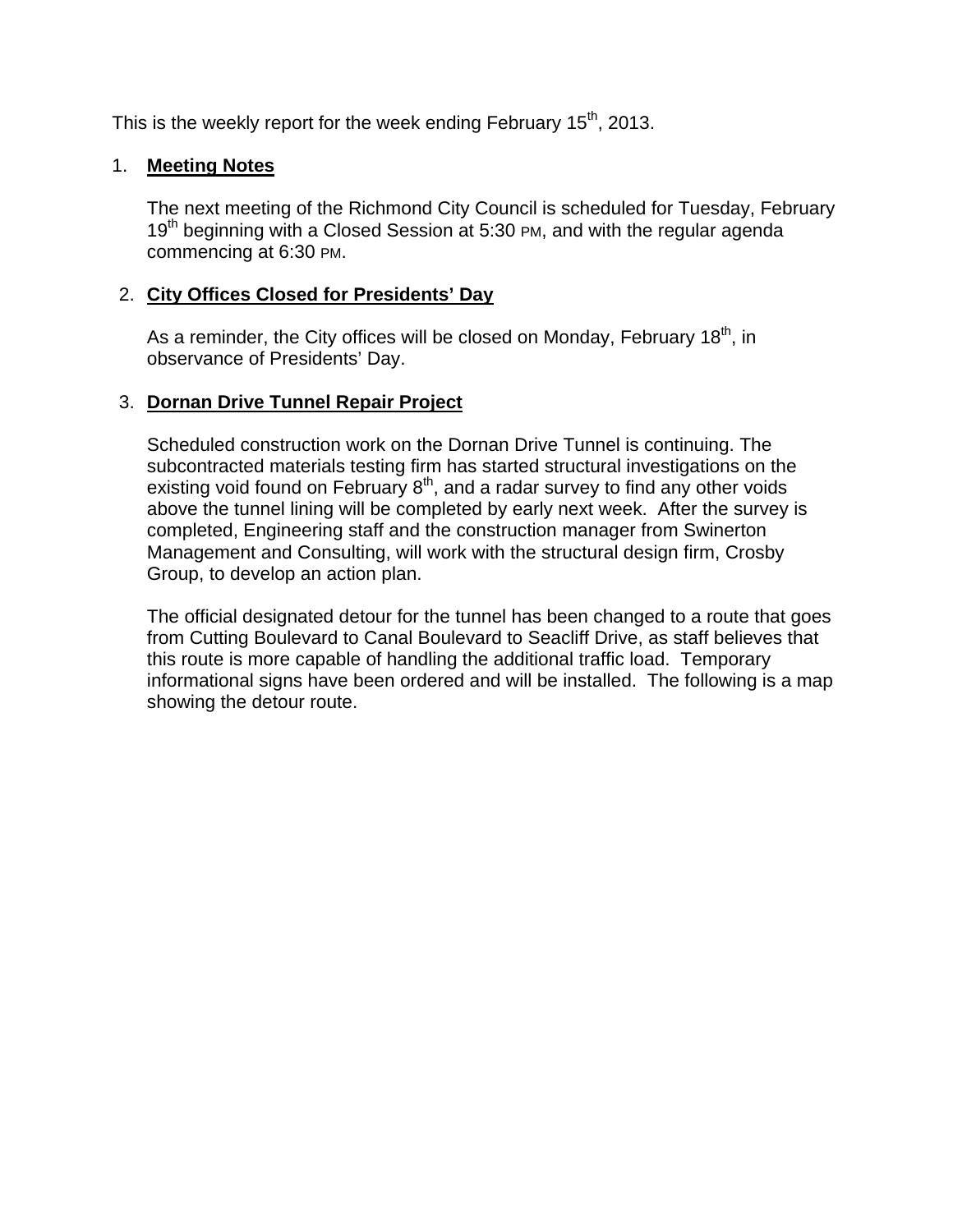

## 4. **Richmond ESC is Ready to Launch!**

On Wednesday, February 20<sup>th</sup>, the City of Richmond's high impact volunteer program, Richmond ESC – Excellence Serving our Community – will officially launch. The official launch will be between the hours of 11:30 AM and 1:00 PM, in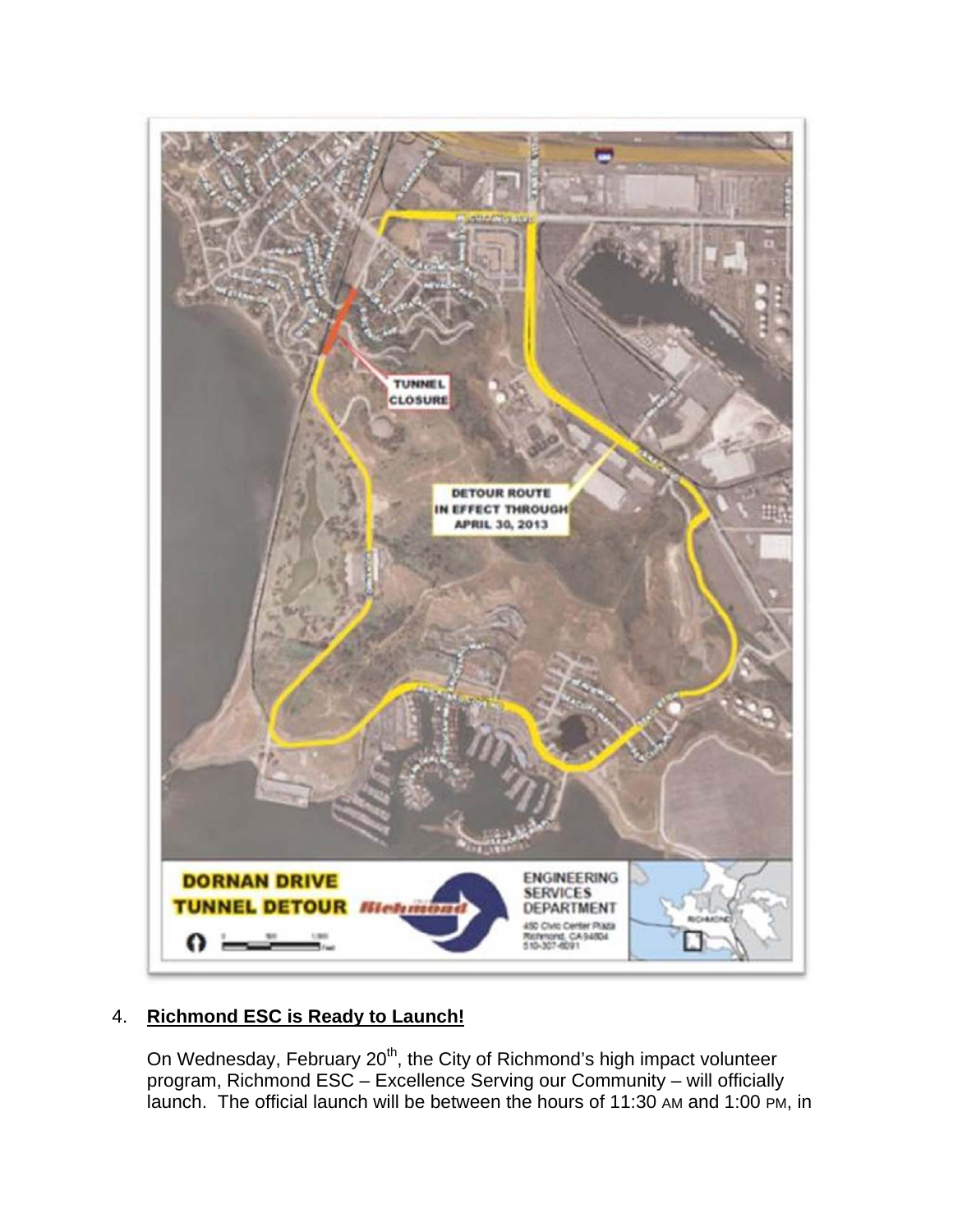the City of Richmond Memorial Convention Center at 403 Civic Center Plaza. At the launch event, attendees will be able to hear about the program's service initiatives, get a sneak peak of the program's new website, and win door prizes.



For more information, please contact Richmond ESC at (510) 237-SERV (7378).

## 5. **New Partners for Smart Growth Conference – Kansas City Missouri**

The 12<sup>th</sup> Annual New Partners for Smart Growth Conference took place in Kansas City, Missouri from February  $7<sup>th</sup> - 9<sup>th</sup>$ , hosted by the Local Government Commission (LGC). The City of Richmond was represented at the conference by Vice Mayor Corky Boozé and Councilmember Tom Butt. Jennifer Ly, Sustainability Associate in the City Manager's Office, was awarded a scholarship by the LGC to attend.

Long acclaimed for its legendary jazz, blues, and barbecue, Kansas City is today striving to implement a vision of smart growth that promotes environmental quality, social equity, and economic vitality. Examples are the Green Impact Zone, a model of concentrated capacity building in 150 square blocks of concentrated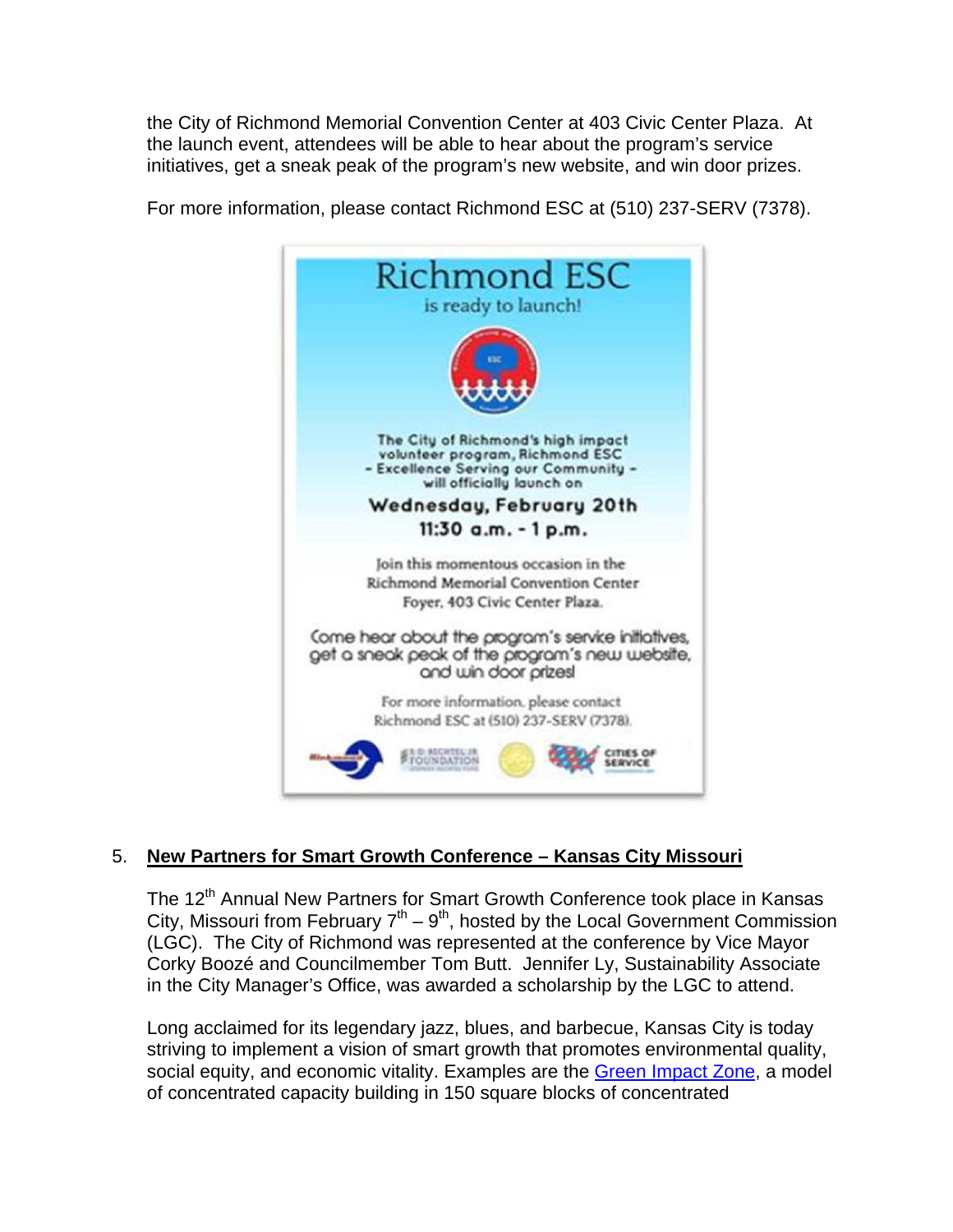disinvestment, and redevelopment of the historic  $18<sup>th</sup>$  and Vine Jazz District that includes mixed-use and affordable housing development. The conference brought together communities across the country integrating smart growth, environmental justice, and equitable development approaches to design and build healthy, sustainable, and inclusive neighborhoods. Conference attendees explored strategies for identifying and overcoming barriers to more sustainable development in the Midwest and in the rest of the United States. The Environmental Protection Agency released its publication Creating Equitable, Healthy, and Sustainable Communities: Strategies for Advancing Smart Growth, Environmental Justice, and Equitable Development.



Kansas City Main Street and 18<sup>th</sup> and Vine Historic Jazz District

You can view more photos of the event by clicking here.

## 6. **Code Enforcement Employee of the Month**

Code Enforcement Officer Renée Souza received the January Employee of the Month award. Officer Souza was acknowledged for her willingness to help others, taking initiative to get things done, and often being the first to volunteer to help her colleagues, assist the community, and work on special projects. The communities that Officer Souza serves have frequently complimented how much they valued her contribution to maintaining their neighborhoods. In appreciation for her efforts, Officer Souza received a personalized plaque and a letter of recognition from the Code Enforcement Manager. Thank you, Officer Souza and keep up the good work!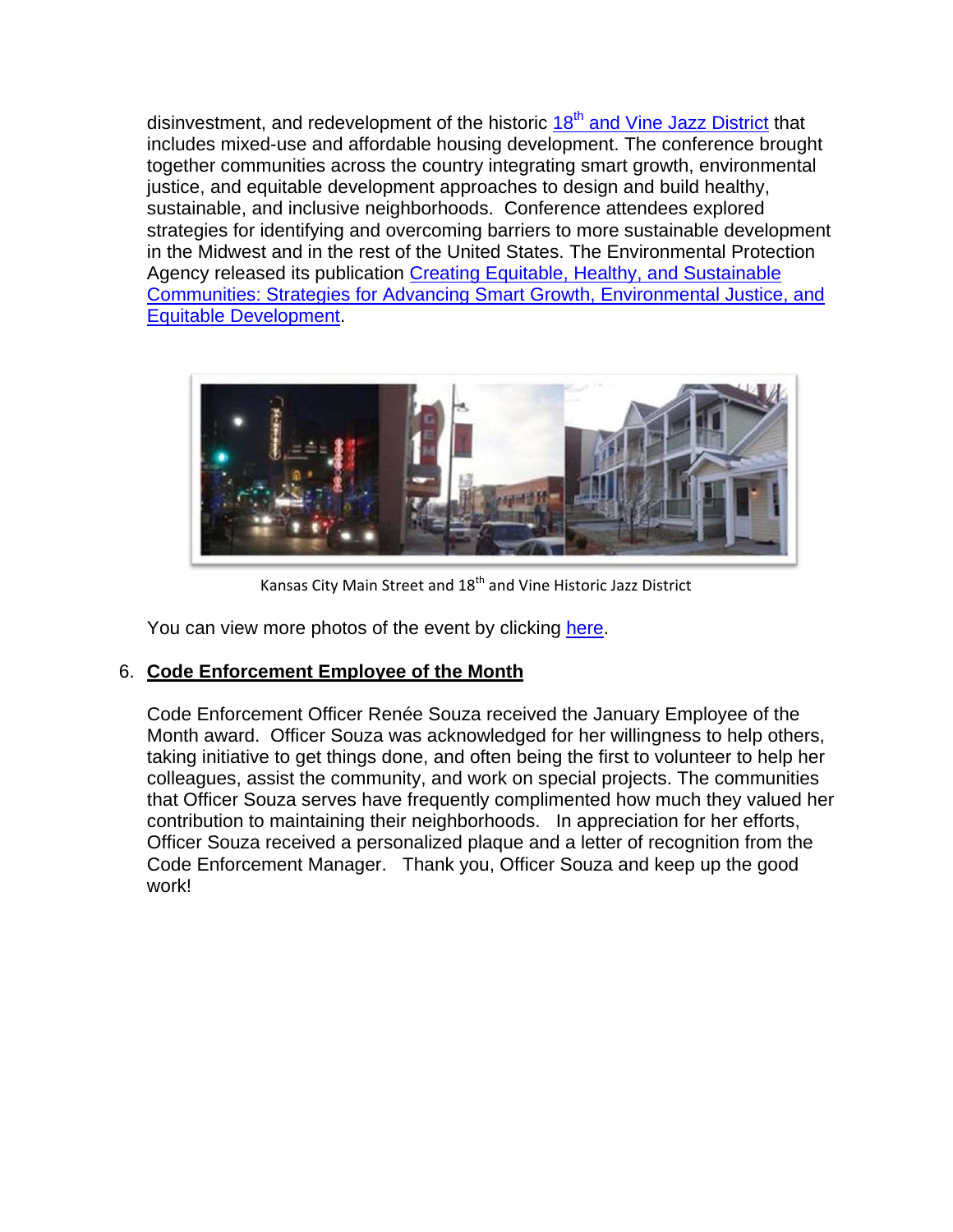

## 7. **Code Enforcement Steps up Abandoned Vehicles Enforcement**

The Code Enforcement Division has stepped up enforcement on inoperative and/or unregistered vehicles that are being stored in public view in violation of the Richmond Municipal Code (RMC). Historically, the Code Enforcement Unit has been limited to just one Vehicle Abatement Officer, but as a result of improving efficiencies within the unit, all of the Code Enforcement Officers are being trained to investigate complaints, conduct inspections and remove vehicles that are in violation of the RMC Section 11.76.030. For more information please contact Code Enforcement at (510) 621-1279.



### 8. **RESCHEDULED EVENT: Book Talk: People vs. Newton: The REAL Trial of the 20th Century**

The Richmond Public Library and the Richmond Public Library Foundation are proud to sponsor retired Judge Lise Pearlman's talk on her new book, *The Sky's the Limit.* This comprehensive account of the 1968 Huey P. Newton murder trial provides the reader with a glimpse of the political and judicial climate at the time of the trial and its impact on the country years later. The author will share valuable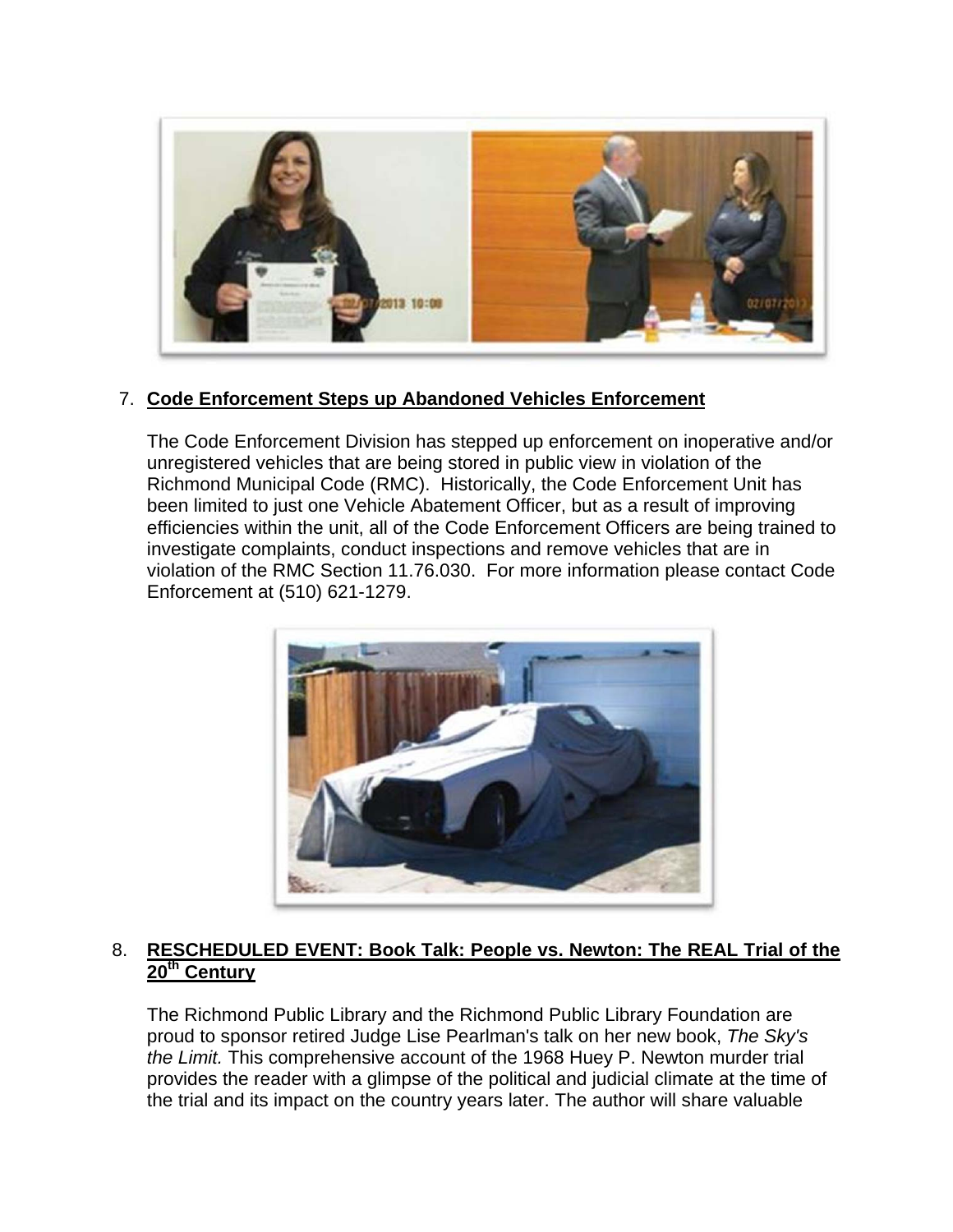insights on the issues that framed the trial and a comparison of other noteworthy trials of the century. The event particulars are as follows:

- Thursday, February 28, 2013  $-$  7:00 PM to 8:30 PM
- Richmond Memorial Auditorium Bermuda Room, 2533 Nevin Avenue, Richmond
- \$10 General Admission; \$5 Students with ID
- Or, be a Supporting Sponsor for \$100 (includes an autographed book)
- Funds benefit the Library Book Van Campaign

Tickets and more information available at www.rplf.orq



## 9. **Health Fair at LIfeLong Brookside Clinic**

The Lifelong Brookside Clinic is hosting a community health fair on February 23<sup>rd</sup>, at the Nevin Community Center from 11:00 AM to 3:30 PM. The day will consist of healthy living presentations from Dr. Porshia Mack, along with healthy cooking demonstrations and health screenings. The City of Richmond Environmental and Health Initiatives staff will also be present to obtain input on the development of the Health in All Policies (HiAP) strategy that was recently approved for development by the City Council. For more information contact: Ruth Vasquez-Jones at 510-233- 8930 ext. 411 or Edwin Reyes at 510-233-8930 ext. 401.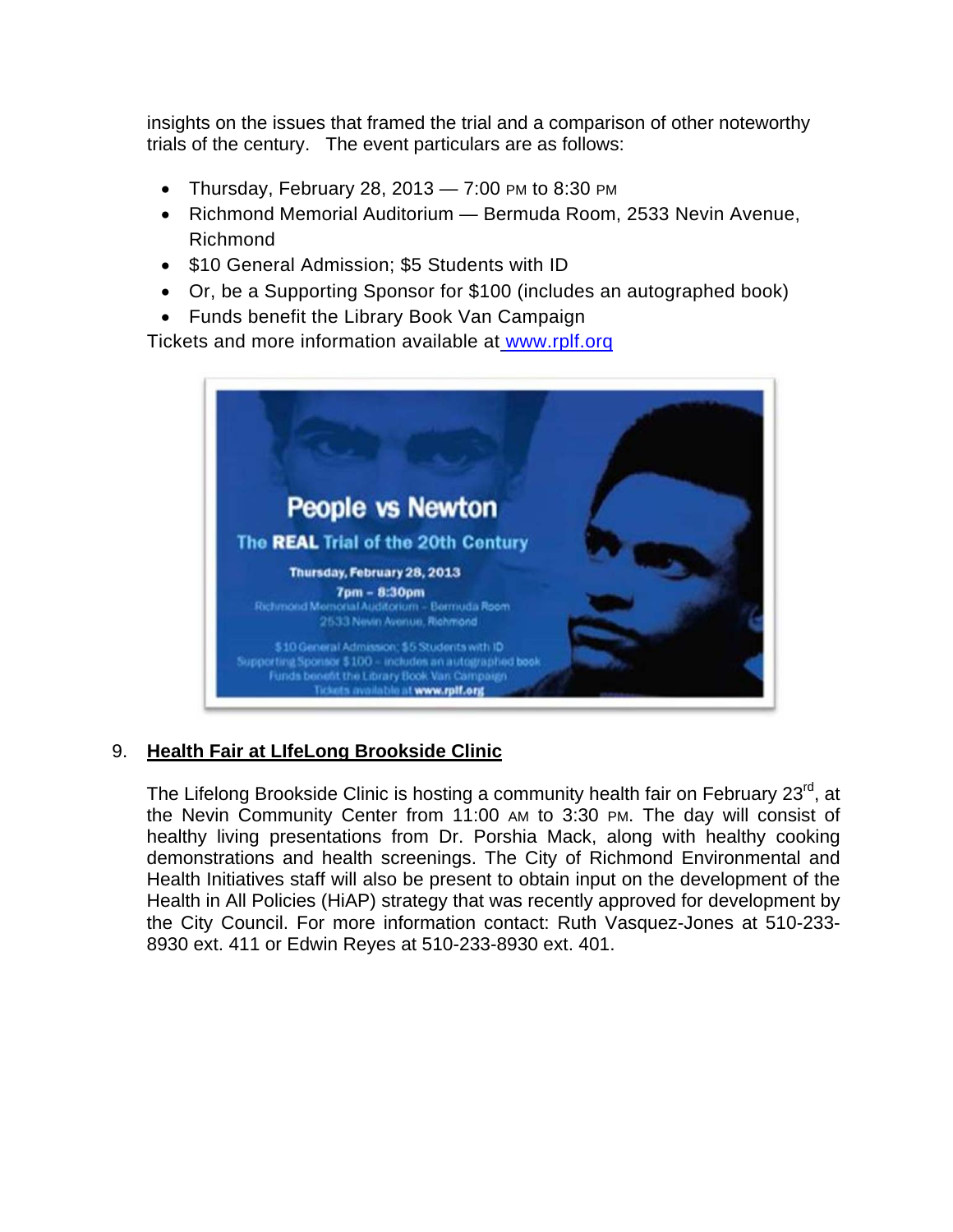

## 10. **Recreation Highlights**

#### Richmonders USTA Tennis Program

I continue to receive regular reports from Garry Hurlbut, "community tennis organizer," about the Richmonders USTA tennis program. Mostly Garry reports on the Richmonders winning their matches (he occasionally needs to report on a loss), but mostly he reports enthusiastically about the great time that the Richmonders are having participating in the program at various levels of age and ability. Congratulations to Garry Hurlbut and the Richmonders for putting the Richmond community on the Bay Area tennis map. For more information, contact the Richmond Recreation Department.

#### Black History Celebration

The City-Wide Black History Celebration was held on February  $8<sup>th</sup>$ , from 6:30 PM to 9:30 PM, at the Richmond Memorial Auditorium. A grand time was had by the over 300 attendees of all ages. See the link below for a full story from the Richmond Confidential:

http://richmondconfidential.org/2013/02/10/6th-annual-black-history-celebrationwows-crowd-with-food-dance-and-history/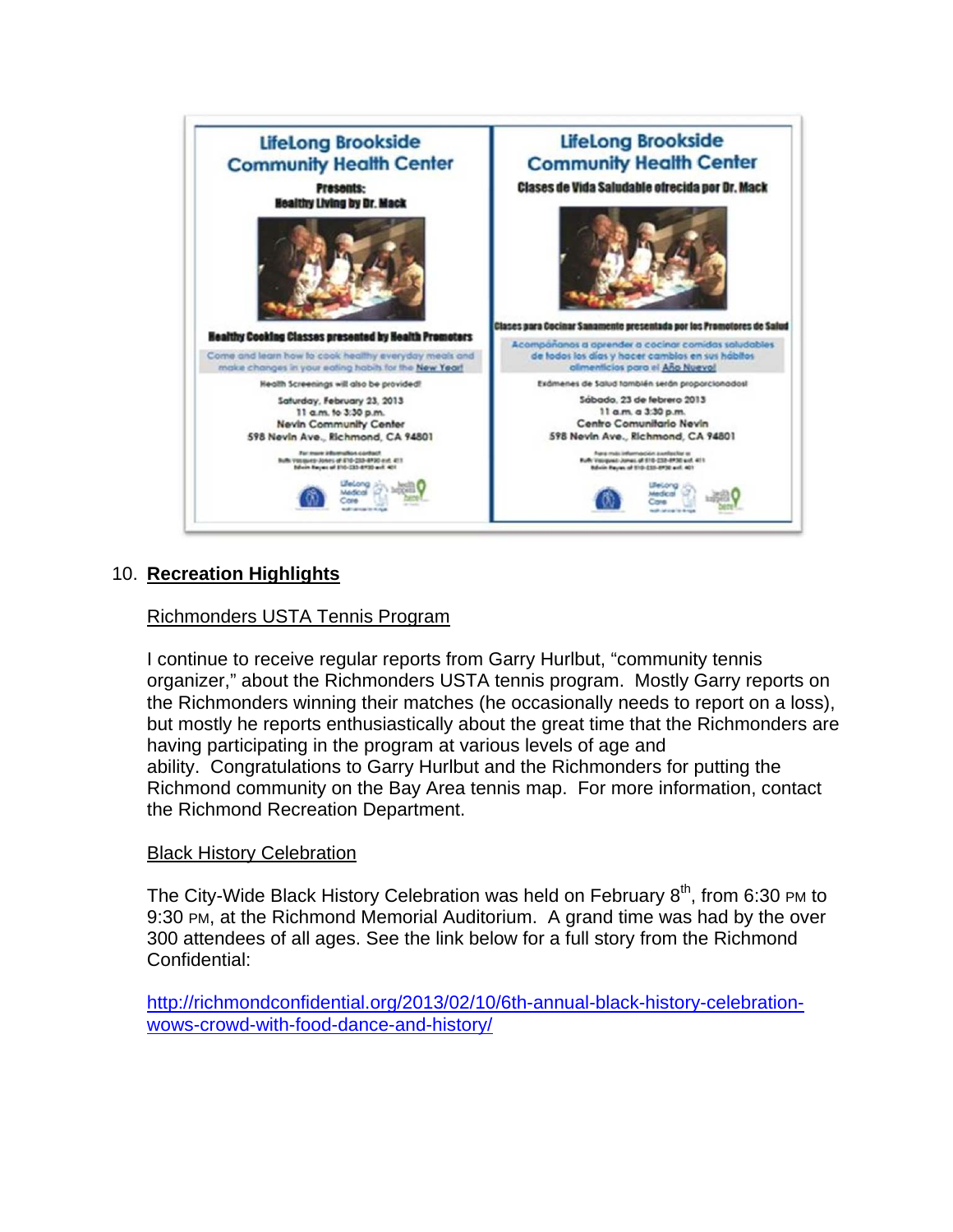#### Chinese New Year

There are still a few tickets left for the Chinese New Year event on Saturday, February  $16<sup>th</sup>$ , from 5:00 PM to 8:30 PM. Celebrate the year of the snake with dinner, Lion and Dragon dancers, and martial art and cultural performances. Purchase your tickets at the Richmond Senior Center at 2525 Macdonald Ave.

#### Casino Trip

The Richmond Senior Center is hosting its next Feathers Falls Casino trip on Thursday, March 28<sup>th</sup>. Tickets are \$10 per person. Call (510) 307-8087 for more information.

#### Shields-Reid

The Weigh of Life program at Shields Reid Community Center continues to grow, and participants are making steady progress in their health goals. Classes are held Monday, Wednesday, and Friday from 10:00 AM - 11:00 AM and 6:00 PM – 7:00 PM. Weight and other health assessments are measured each week to track improvements and show participants what they have accomplished. Members can enroll anytime, for \$15 per month, through Weigh of Life.

#### 11. **Public Works Updates**

Facilities Maintenance Division: Electricians repaired the pedestrian walk lights near the Senior Annex Center and completed the BART Plaza lighting repair.

Parks and Landscaping Division: Crews have been working on the baseball fields at Nicholl Park replacing the safety netting and the chain link fence, as well as fertilizing and aerating all turf.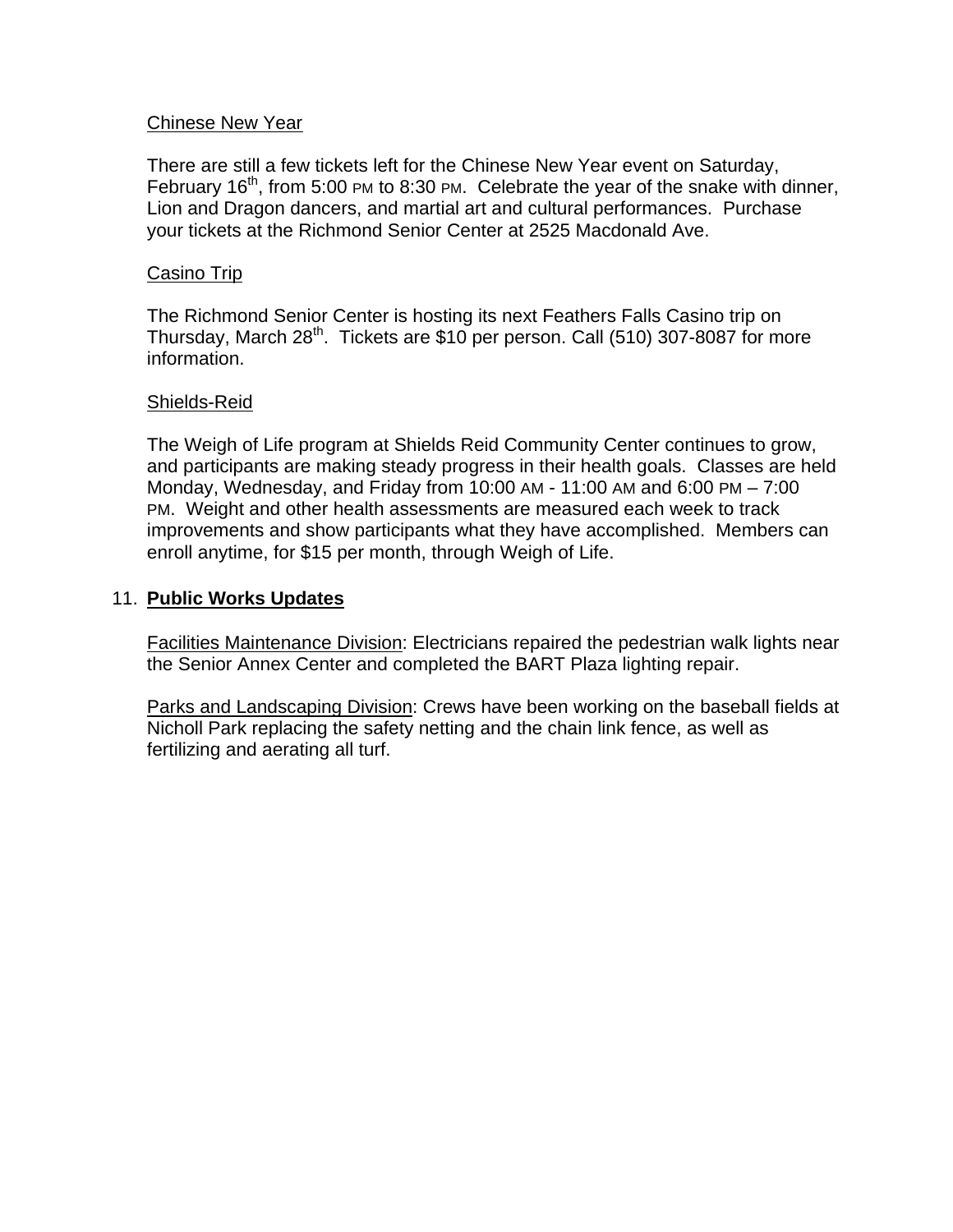

Nicholl Park Baseball Field

Crews also completed the repair of the damaged backstop at Country Club Vista and Belding Garcia parks, mulch installation and landscape clean-up on Richmond Parkway, installation of conduits for the Giant Highway overpass, and the landscape project along the Esplanade Trail in the Richmond Marina.



Country Club Vista Ball Field

The Tree Crew trimmed and pruned trees on Lucas Avenue from  $7<sup>th</sup>$  to  $10<sup>th</sup>$  Street, Barrett Avenue, Andrade Avenue, and Wilson Avenue.

Streets Division: Pavement Maintenance Crews grinded and paved 38<sup>th</sup> Street from Roosevelt to Solano Avenues.